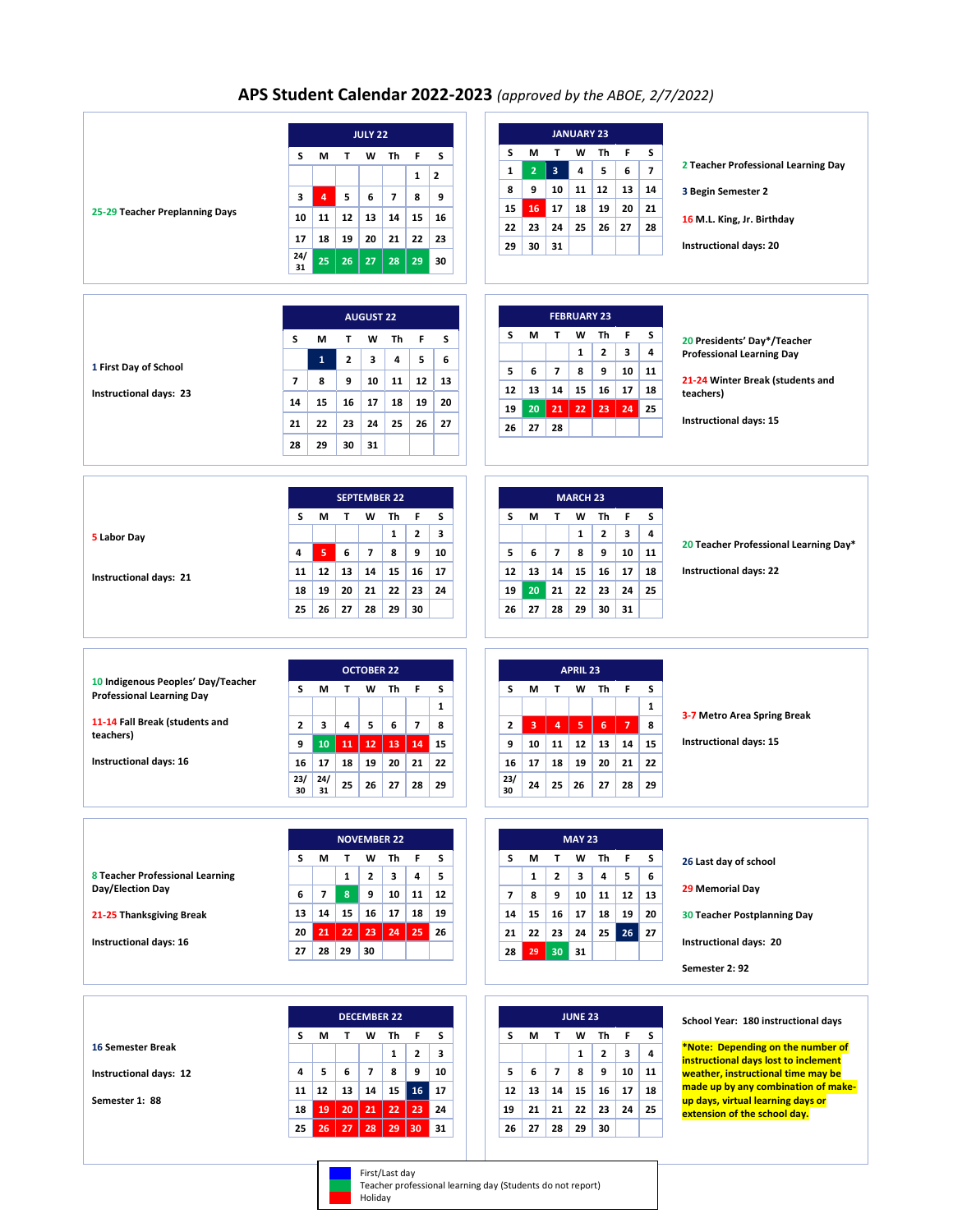## **APS Student Calendar 2023-2024** *(approved by the ABOE, 2/7/2022)*

|                                      |              |                          |                          | <b>JULY 23</b>      |                          |                |                          |
|--------------------------------------|--------------|--------------------------|--------------------------|---------------------|--------------------------|----------------|--------------------------|
|                                      | s            | м                        | T                        | w                   | Th                       | F              | s                        |
|                                      |              |                          |                          |                     |                          |                | $\mathbf{1}$             |
|                                      | $\mathbf{2}$ | 3                        | $\overline{4}$           | 5                   | 6                        | $\overline{7}$ | 8                        |
| 25-31 Teacher Preplanning Days       | 9            | 10                       | 11                       | 12                  | 13                       | 14             | 15                       |
|                                      | 16           | 17                       | 18                       | 19                  | 20                       | 21             | 22                       |
|                                      | 23/<br>30    | 24/<br>31                | 25                       | 26                  | 27                       | 28             | 29                       |
|                                      |              |                          |                          |                     |                          |                |                          |
|                                      |              |                          |                          |                     |                          |                |                          |
|                                      |              |                          |                          | <b>AUGUST 23</b>    |                          |                |                          |
|                                      | S            | М                        | T.                       | W                   | Τh                       | F.             | S                        |
| 1 First Day of School                |              |                          | $\mathbf 1$              | $\mathbf{2}$        | 3                        | 4              | 5                        |
|                                      | 6            | $\overline{\phantom{a}}$ | 8                        | 9                   | 10                       | 11             | 12                       |
| Instructional days: 23               | 13           | 14                       | 15                       | 16                  | 17                       | 18             | 19                       |
|                                      | 20           | 21                       | 22                       | 23                  | 24                       | 25             | 26                       |
|                                      | 27           | 28                       | 29                       | 30                  | 31                       |                |                          |
|                                      |              |                          |                          |                     |                          |                |                          |
|                                      |              |                          |                          |                     |                          |                |                          |
|                                      |              |                          |                          | <b>SEPTEMBER 23</b> |                          |                |                          |
|                                      | s            | М                        | т                        | W                   | Th                       | F              | s                        |
| 4 Labor Day                          |              |                          |                          |                     |                          | $\mathbf{1}$   | $\mathbf{z}$             |
|                                      | 3            | $\overline{\mathbf{4}}$  | 5                        | 6                   | $\overline{\phantom{a}}$ | 8              | 9                        |
| Instructional days: 20               | 10           | 11                       | 12                       | 13                  | 14                       | 15             | 16                       |
|                                      | 17           | 18                       | 19                       | 20                  | 21                       | 22             | 23                       |
|                                      | 24           | 25                       | 26                       | 27                  | 28                       | 29             | 30                       |
|                                      |              |                          |                          |                     |                          |                |                          |
|                                      |              |                          |                          |                     |                          |                |                          |
|                                      |              |                          |                          |                     |                          |                |                          |
| 9 Indigenous Peoples' Day/Teacher    |              |                          |                          | <b>OCTOBER 23</b>   |                          |                |                          |
| <b>Professional Learning Day</b>     | s            | М                        | т                        | w                   | Th                       | F              | s                        |
| 10 Teacher Professional Learning Day | $\mathbf{1}$ | $\mathbf{2}$             | 3                        | 4                   | 5                        | 6              | $\overline{\phantom{a}}$ |
| 11-13 Fall Break (students and       | 8            | 9 <sup>°</sup>           | 10                       | 11                  | 12                       | 13             | 14                       |
| teachers)                            | 15           | 16                       | 17                       | 18                  | 19                       | 20             | 21                       |
| Instructional days: 17               | 22           | 23                       | 24                       | 25                  | 26                       | 27             | 28                       |
|                                      | 29           | 30                       | 31                       |                     |                          |                |                          |
|                                      |              |                          |                          |                     |                          |                |                          |
|                                      |              |                          |                          |                     |                          |                |                          |
|                                      |              |                          |                          | <b>NOVEMBER 23</b>  |                          |                |                          |
|                                      | s            | М                        | T.                       | w                   | Th                       | F              | s                        |
|                                      |              |                          |                          | $\mathbf{1}$        | $\mathbf{z}$             | з              | 4                        |
| 20-24 Thanksgiving Break             | 5            | 6                        | $\overline{\phantom{a}}$ | 8                   | 9                        | 10             | 11                       |
|                                      | 12           | 13                       | 14                       | 15                  | 16                       | 17             | 18                       |
| Instructional days: 17               | 19           | 20                       | 21                       | 22                  | 23                       | 24             | 25                       |
|                                      | 26           | 27                       | 28                       | 29                  | 30                       |                |                          |
|                                      |              |                          |                          |                     |                          |                |                          |
|                                      |              |                          |                          |                     |                          |                |                          |
|                                      |              |                          |                          | <b>DECEMBER 23</b>  |                          |                |                          |
|                                      | s            | м                        | T.                       | w                   | Th                       | F              | S                        |
| <b>15 Semester Break</b>             |              |                          |                          |                     |                          | $\mathbf{1}$   | $\overline{2}$           |
|                                      |              |                          |                          |                     |                          |                | 9                        |
| Instructional days: 11               | 3            | 4                        | 5                        | 6                   | $\overline{\phantom{a}}$ | 8              |                          |
| Semester 1: 88                       | 10           | 11                       | 12                       | 13                  | 14                       | 15             | 16                       |
|                                      | 17<br>24/    | 18<br>25                 | 19<br>26                 | 20<br>27            | 21<br>28                 | 22<br>29       | 23<br>30                 |

Holiday